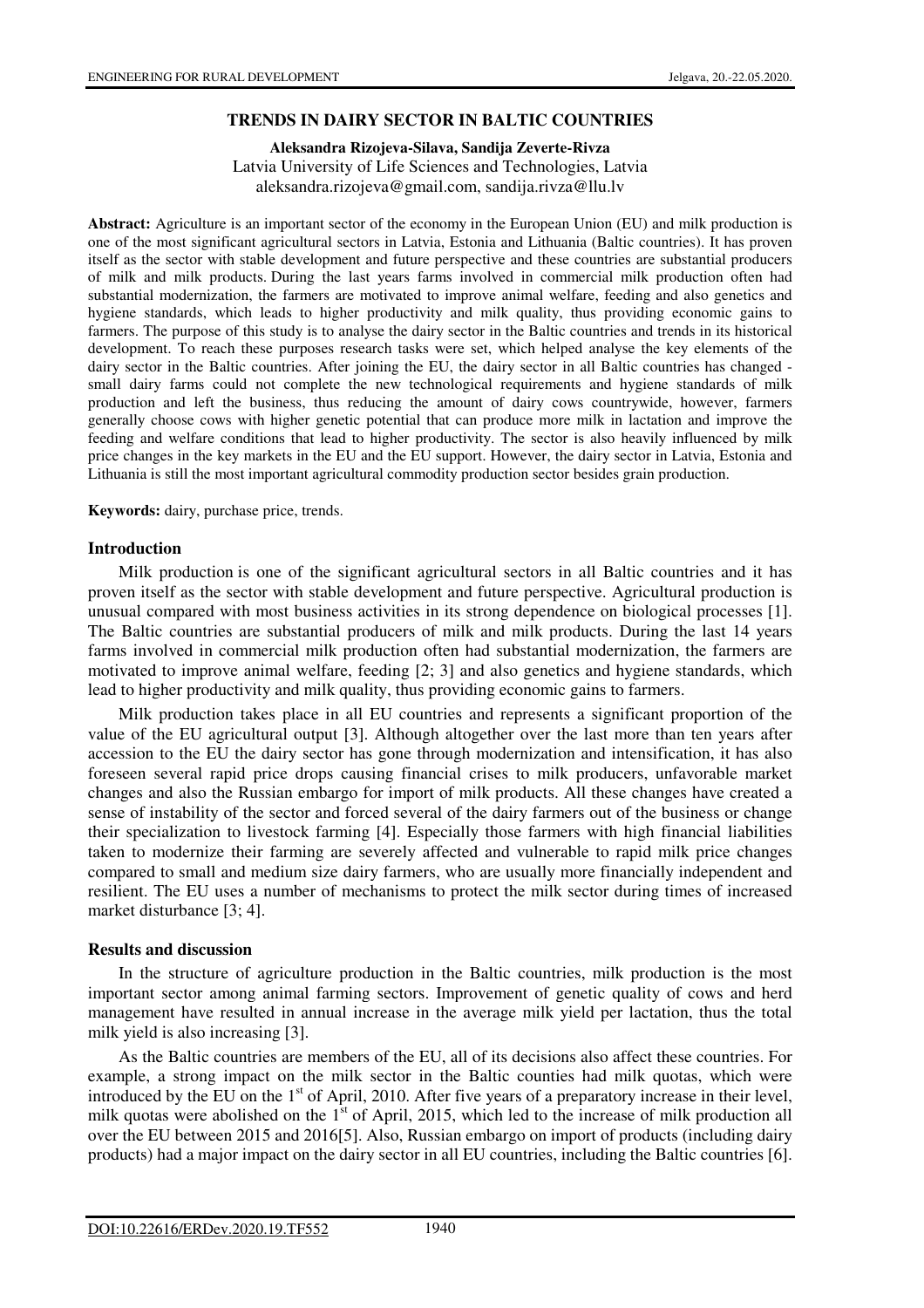The next event that will definitely affect the dairy sector across Europe is Brexit, it is not yet known how much will be affected.



Fig. 1. **Number of dairy cows**

The number of dairy cows in the Baltic countries has decreased from 2004 till 2008. Fig.1 shows that the difference is that in Estonia and Latvia the decrease was small each year, whereas in Lithuania the decrease was significant, from 448 thousand in 2004 to 273 thousand in 2018. Comparison of 3 countries shows that Estonia had the lowest number of dairy cows from the beginning, only 117 thousand in 2004, meanwhile in Latvia in that year there were 186 thousand dairy cows in 2004 and in Lithuania 448 thousand in 2004 [7-9].

Fig.2 shows that despite the fact that the number of dairy cows has decreased, milk production (including milk yield per cow) in the Baltic countries continues to increase. Average milk yield per cow over 14 years in Latvia increased from 4251 kg in 2004 to 6614 kg in 2018 (which is 55.59 %); in Estonia from 5528 kg in 2004 to 9287 in 2018 (which is 68 %); in Lithuania from 5068 kg in 2004 to 8524 kg in 2018 (68.19 %) [7-9].

It means that farmers generally choose cows with higher genetic potential that can produce more milk in lactation and improve the feeding and welfare conditions that lead to higher productivity.





Average milk yield is depending on breed specialization and the technical level of the farms and dairy industry [10]. The increase in productivity is also linked to the farm structure – as more and more small scale farmers with less productive cow herds and smaller milk yields are leaving the business, medium and large dairy farms with better and more precisely managed livestock farming and thus higher milk yields increase the overall productivity. And it indicates that the transition to precise agriculture, which is the basis of successful modern agriculture, is also a significant aspect in dairy farming. Comparison of Lithuanian, Latvian and Estonian dairy farms revealed that Lithuanian farmers performed relatively well, but Estonian farmers showed the highest growth rates [11; 12]. The Estonian government supplied lower extra financial support for farmers during the dairy crisis, as a result, Estonia went through a dramatic increase in the farm size over the last years and average milk yield per cow [7].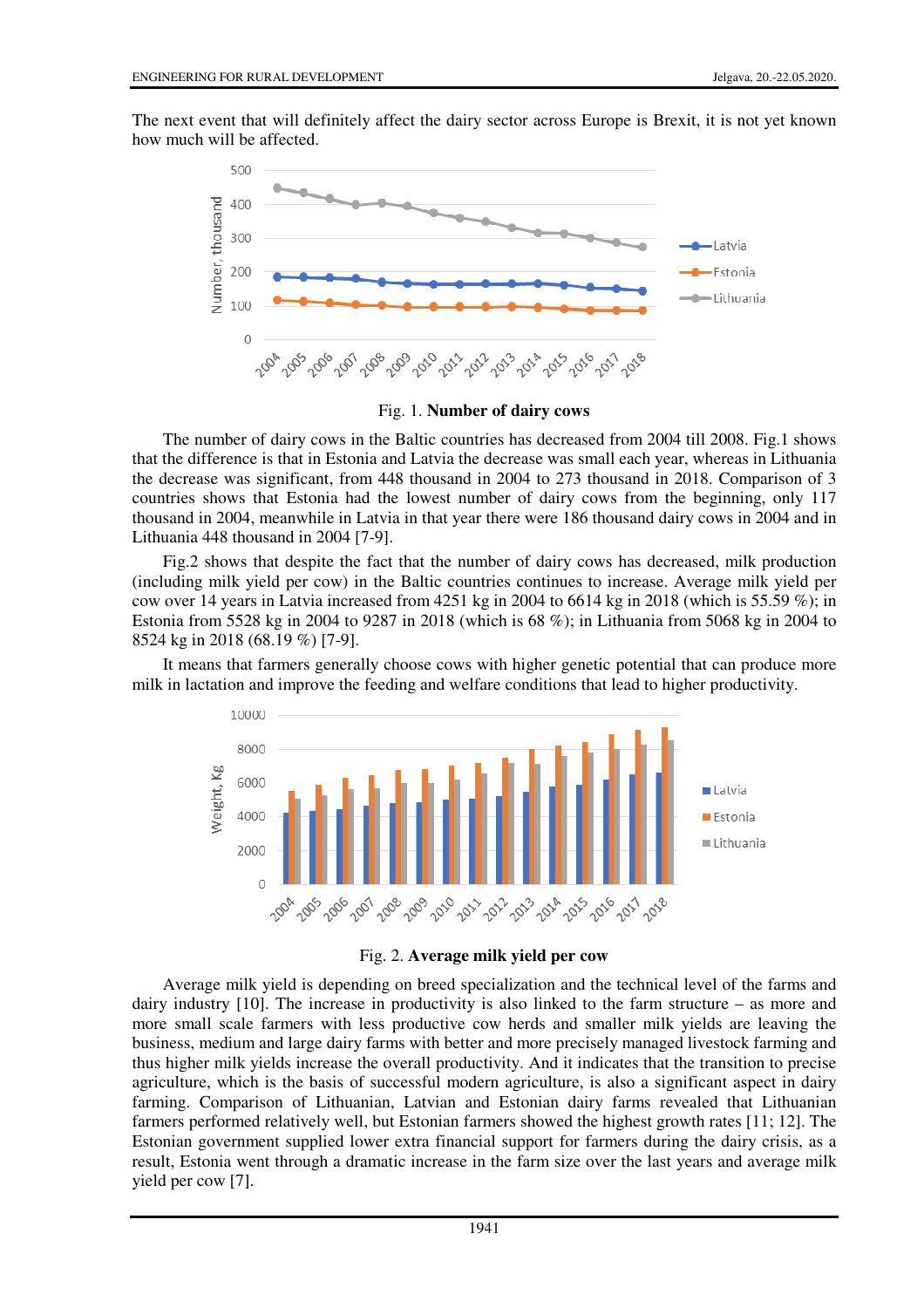

Fig.3. **Raw milk production** 

Fig.3 shows that raw milk production during the last 14 years in the Baltic countries varied. For example, in Latvia and Estonia raw milk production has been relatively stable, with reductions or increases in some years, but in Lithuania, raw milk production was unstable. Figure 3 shows that milk production in Estonia and Latvia started to increase in recent years: in Latvia from 2009 to 2017 and also in Estonia from 2009 to 2018, while in Lithuania from 2014 it started to decrease. One of the reasons why raw milk production in Lithuania is decreasing rather than growing is that Lithuania buys more raw milk from other countries (for example, from Latvia). Fig. 6 shows another reason and it is the low milk purchase prices [7-9].



Fig.4. **Number of cows (million heads) and yield (kg/cow) in the EU [14]** 

By 2030, average yields are expected to grow. The projected yield annual growth is however slower than in 2008-2019 due to the increasing diversity of production systems. Thanks to these efficiency gains, the number of dairy cows could be reduced by 1.4 million, to 21.2 million heads (6  $\%$ ) below the 2019 level) [14].

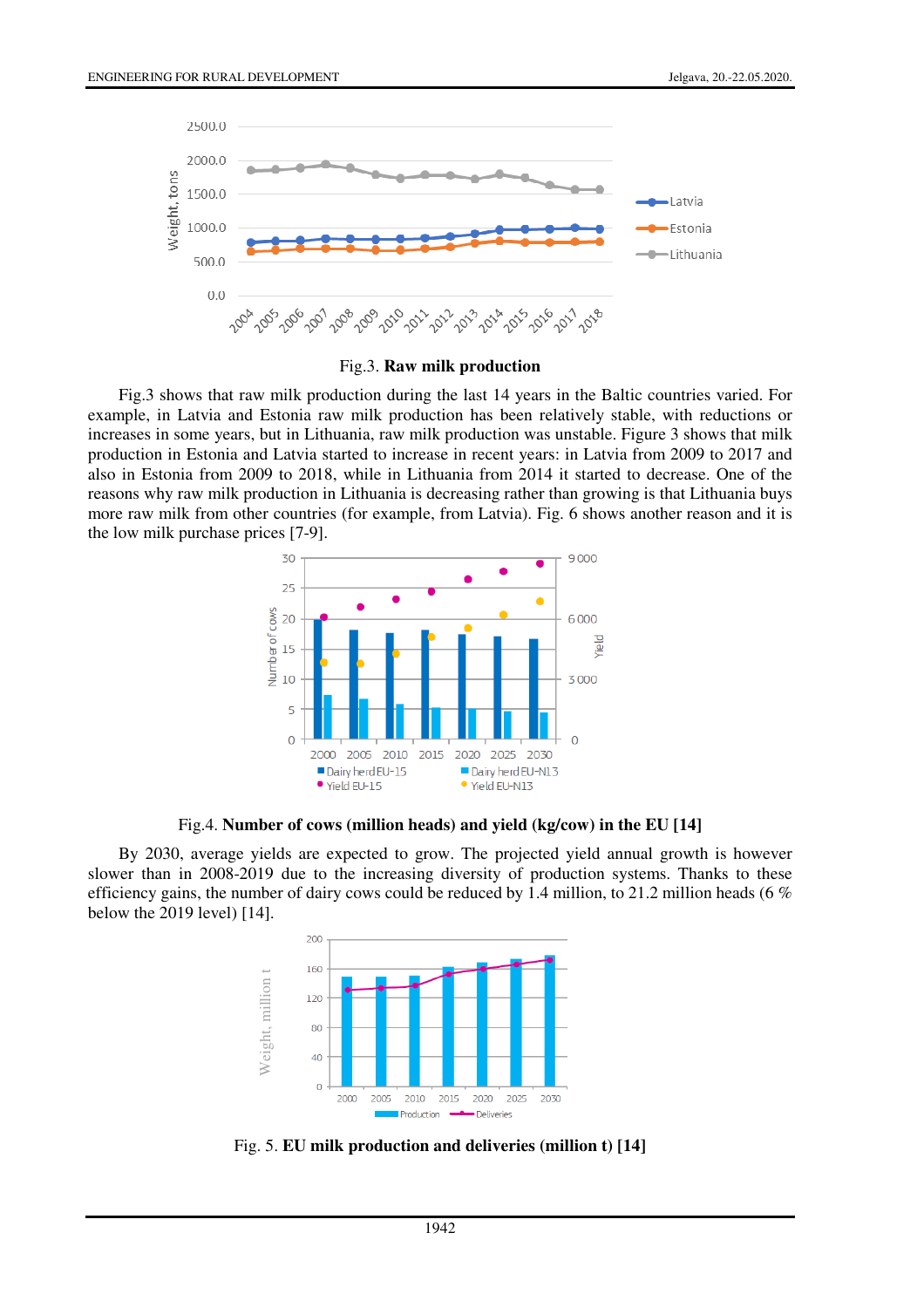At the same time, increasing yields could lead to a reduction in GHG emitted per kg of milk. It means that the EU milk production is expected to continue growing to 179 million t by 2030, but at a slower pace (+0.6 %) than in 2008-2019 (+1 % per year on average) [14].



Fig. 6. **Purchase prices for milk**

Milk production is a sector characterized by rapid changes in prices and "crisis" stages, when the milk purchase price drops below the milk cost. Especially negatively these fluctuations affect the group of small farmers, whose milk purchase price is about 10 % lower than for other farms. The milk purchase price in the Baltic countries is closely related to the price of milk in the world and in the EU; therefore, global changes affect the local milk price and cause fast fluctuations in milk prices [2; 6].

Milk purchase prices in Latvia were stable, mostly rising, slight declines were in 2009, 2012 and in the period 2014-2016. In Estonia, milk purchase prices were the highest compared to Latvia and Lithuania. Milk purchase price declines, just like in Latvia, were in 2009 and 2012, as well as in 2014 and up to 2018.In Lithuania the situation is slightly different from Latvia and Estonia. There the milk purchase price decline was observed 1 year before it took place in Latvia and Estonia, namely in 2008, 2011 and 2013. Like in Latvia, there has been a rise in milk purchase prices in recent years. The main reasons for the decline in the milk purchase price in the Baltic countries were the import ban imposed by the Russian Federation (embargo) as of 7 August 2014 and the incoming volatility of the global dairy market, and the sharp decline in the demand in Asia, especially in China [5; 6]. Another reason for milk production increasing is that the demand cannot keep up and as a result milk purchase prices are falling.

As the Baltic countries are part of the EU, the changes in the milk purchase price in the Baltic countries are to a big extent dictated by the milk price in the EU and the key markets of the EU.



Fig. 7. **EU selling prices of raw cow's milk**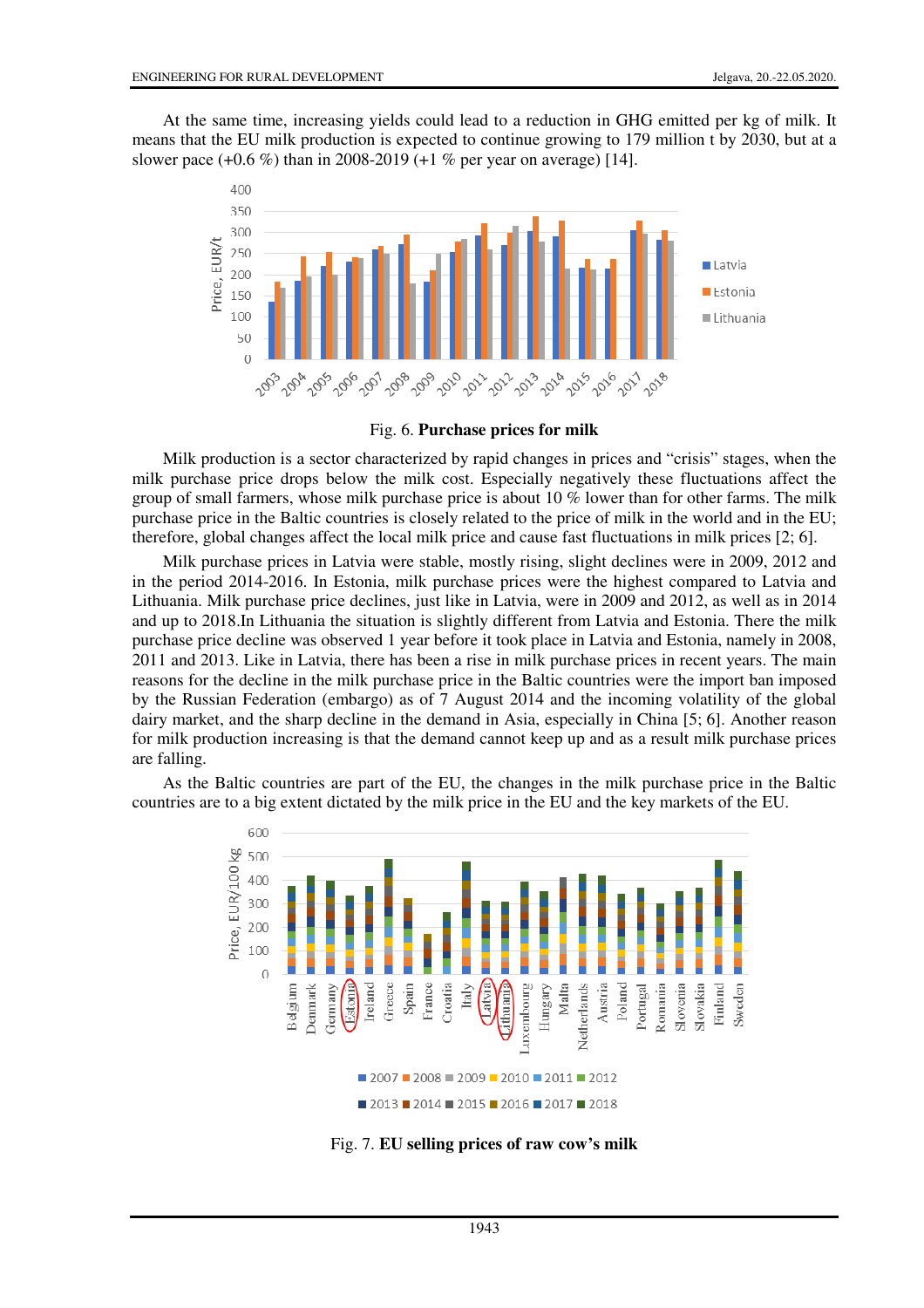Fig.7 shows that selling prices of raw milk in the Baltic countries are by far the lowest in comparison with other EU countries. In the last 11 years, the highest prices were observed in Greece. The main reasons of the high prices in Greece are the high price of raw inputs, high cost of collection and distribution. The Russian embargo also affected other EU countries, not only the Baltic countries [16; 17].



Fig. 8. **EU milk price (EUR·t<sup>-1</sup>) and uncertainty range [14]** 

Fig. 8 shows that milk prices are forecasted to increase in the EU and globally. It allows assuming that the milk price in the Baltic countries will continue to increase over the coming years, following the increase of the milk price in the EU [14].

# **Conclusions**

- 1. The number of dairy cows in the Baltic counties has decreased in the time period 2004-2008, but milk production continues to increase. It means that farmers generally choose cows with higher genetic potential that can produce more milk in lactation and improve the feeding and welfare conditions that lead to higher productivity.
- 2. Raw milk production during the last 14 years in the Baltic countries varied. In Latvia and Estonia raw milk production has been relatively stable, with reductions or increases in some years, but in Lithuania raw milk production was unstable
- 3. The changes in the milk purchase price in the Baltic countries are to a big extent dictated by the milk price in the EU and the key markets of the EU.The main reasons for the decline in the milk purchase price in the Baltic countries were the import ban imposed by the Russian Federation (embargo) as of 7 August 2014 and the incoming volatility of the global dairy market and the sharp decline in the demand in Asia, especially in China. Another reason for milk production increasing is that the demand cannot keep up and as a result milk purchase prices are falling. Example 12014 and Exerce of the minimal price of the minimal Ricci and Fig. 8 shows that milk prices are for the milk price in the Baltic countrine of the milk price in the Baltic countrine once more of the milk price in
- 4. By 2030, average yields are expected to grow, the EU milk production is expected to continue growingand milk prices are forecasted to increase in the EU and globally.

### **References**

- [1] Allen P.G. Economic Forecasting in agriculture.International Journal of Forecasting. USA, 55 p.
- [2] Paura L., Arhipova I. Analisys of the milk production and milk price in Latvia, Procedia Economics and Finance, vol.39, 2016, pp. 39-43.
- [3] European Commission. Milk and dairy products. [online] [12.12.2019]. Available: https://ec.europa.eu/info/food-farming-fisheries/animals-and-animal-products/animalproducts/milk-and-milk-products\_en.
- [4] Rizojeva-Silava A., Zēverte-Rivža S., Rivža B. Trends in the Dairy Sector in Latvia. Prceedings of international conference "5th International Multidisciplinary Scientific Conference SOCIAL SCIENCES & ARTS SGEM 2018", August 24 – September 02, 2018, Albenia, pp.89-93.
- [5] Archive: Milk and milk products 30 years of quotas. Retrieved: https://ec.europa.eu/eurostat/statistics explained/index.php/Archive:Milk\_and\_milk\_products\_-